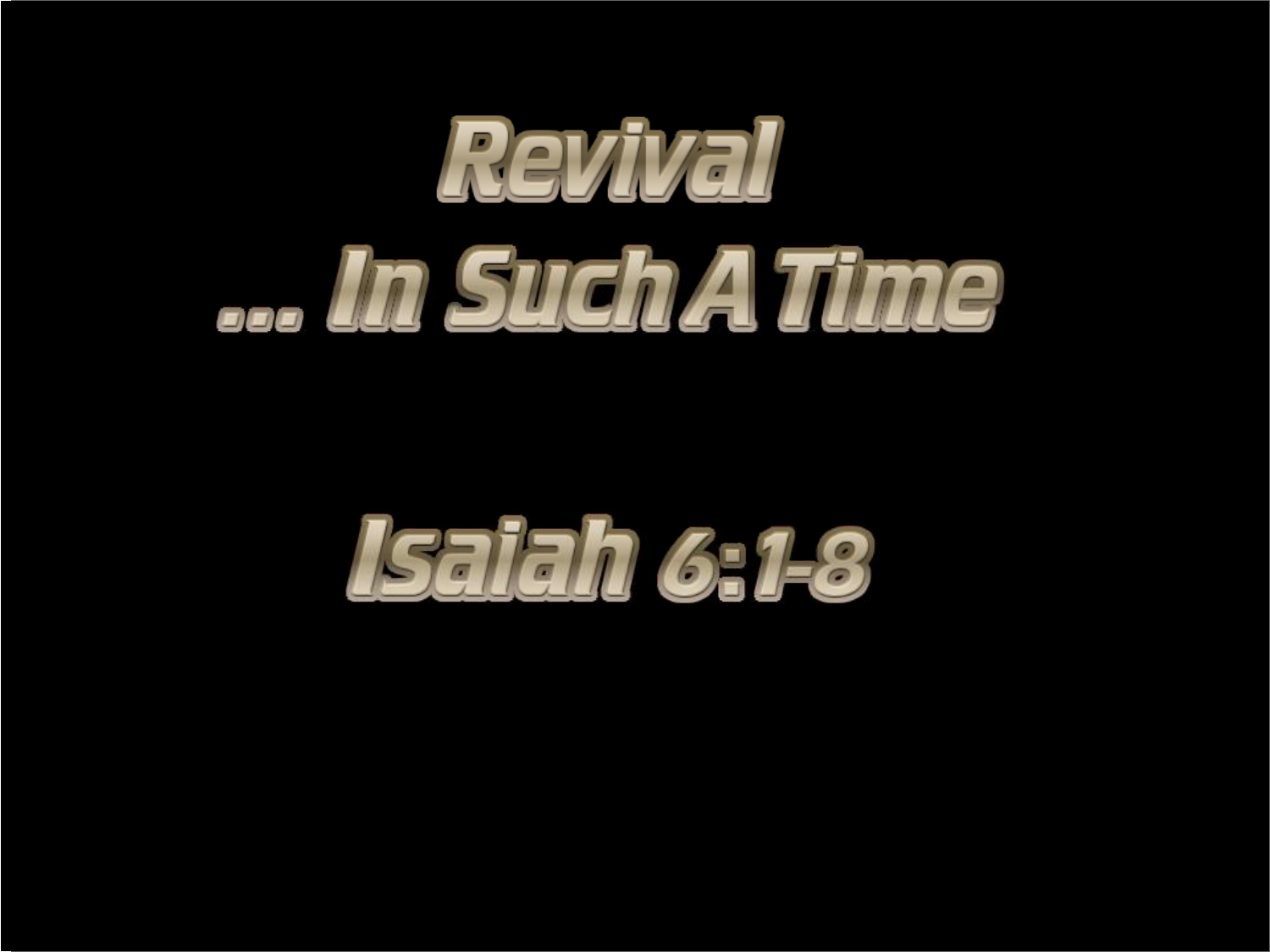#### **Isaiah 6:1-8**

- **1 In the year that king Uzziah died I saw also the LORD sitting upon a throne, high and lifted up, and his train filled the temple.**
- **2 Above it stood the seraphims: each one had six wings; with twain he covered his face, and with twain he covered his feet, and with twain he did fly.**
- **3 And one cried unto another, and said, Holy, holy, holy, is the LORD of hosts: the whole earth is full of his glory. 4 And the posts of the door moved at the voice of him that cried, and the house was filled with smoke.**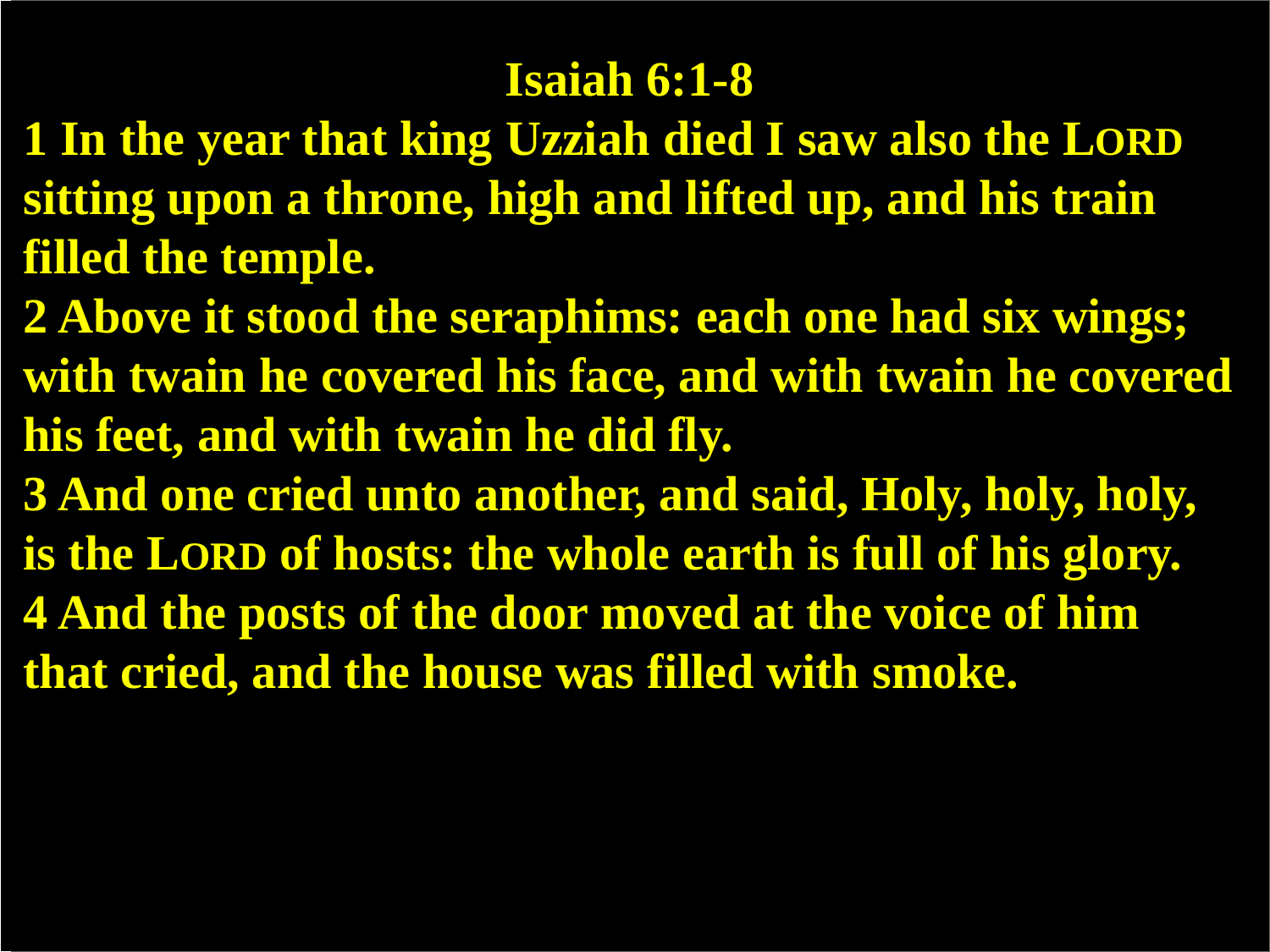#### **Isaiah 6:1-8 - continued**

**5 Then said I, Woe is me! for I am undone; because I am a man of unclean lips, and I dwell in the midst of a people of unclean lips: for mine eyes have seen the King, the LORD of hosts.**

- **6 Then flew one of the seraphims unto me, having a live coal in his hand, which he had taken with the tongs from off the altar:**
- **7 And he laid it upon my mouth, and said, Lo, this hath touched thy lips; and thine iniquity is taken away, and thy sin purged.**
- **8 Also I heard the voice of the Lord, saying, Whom shall I send, and who will go for us? Then said I, Here am I; send me.**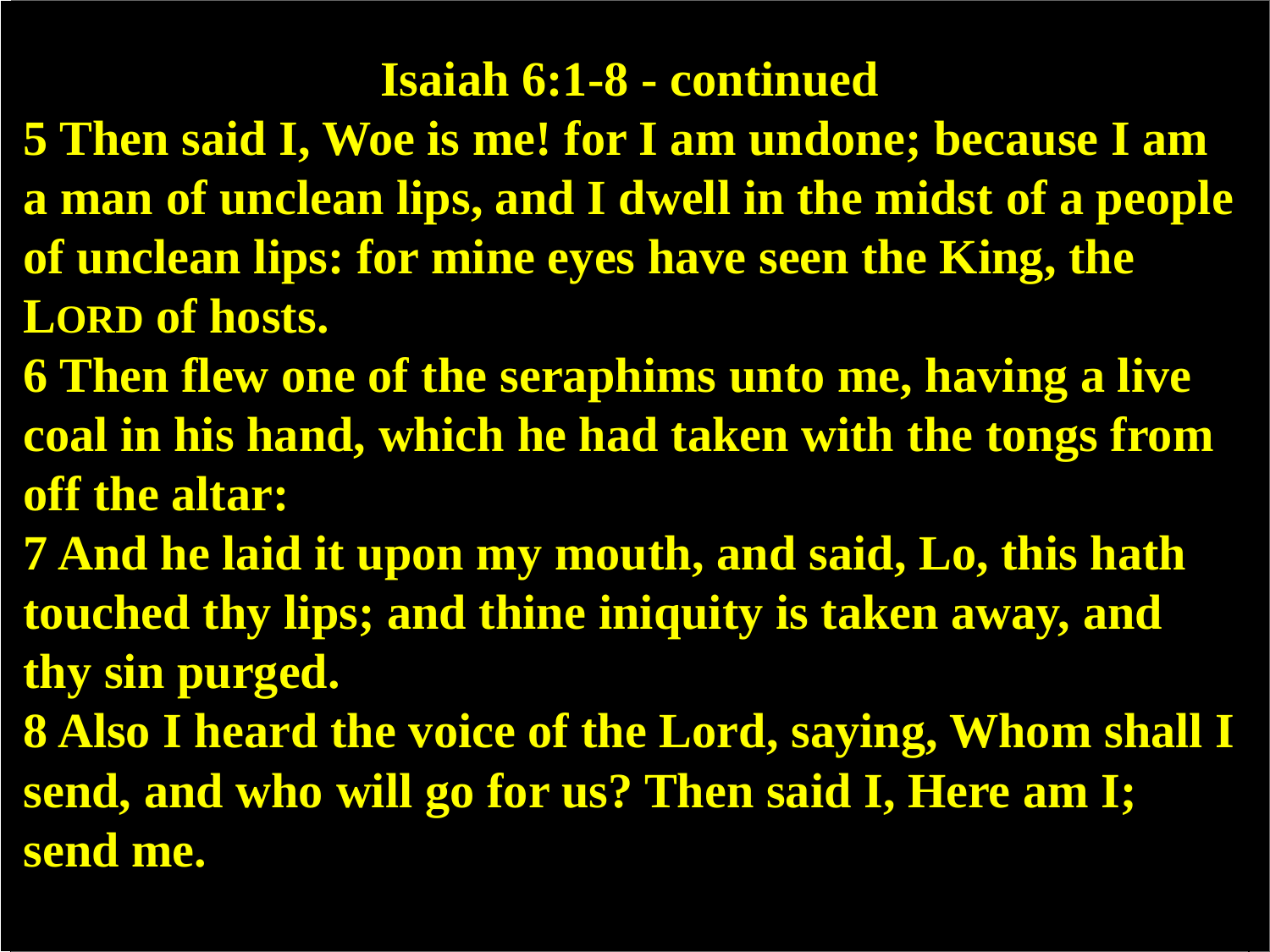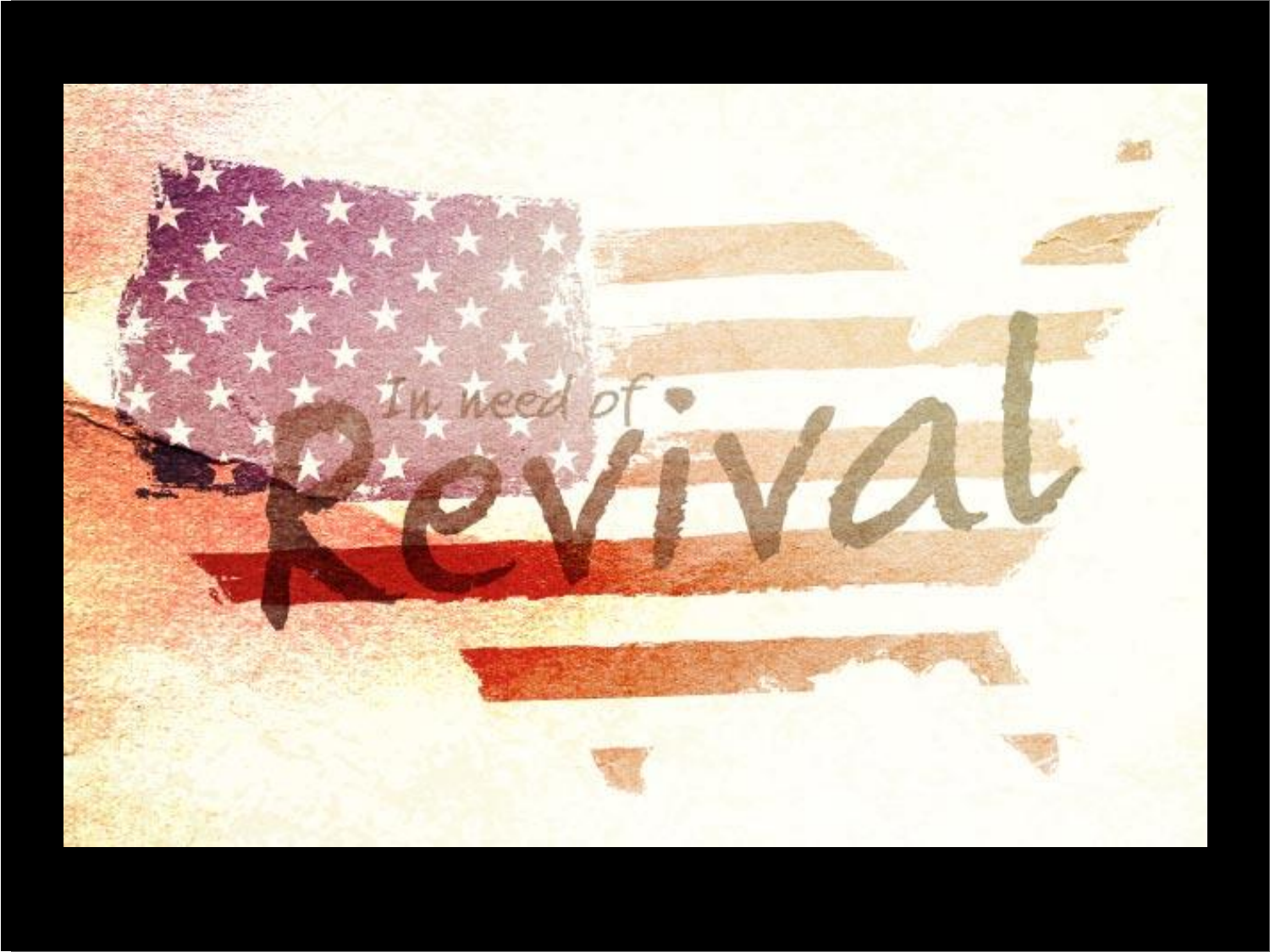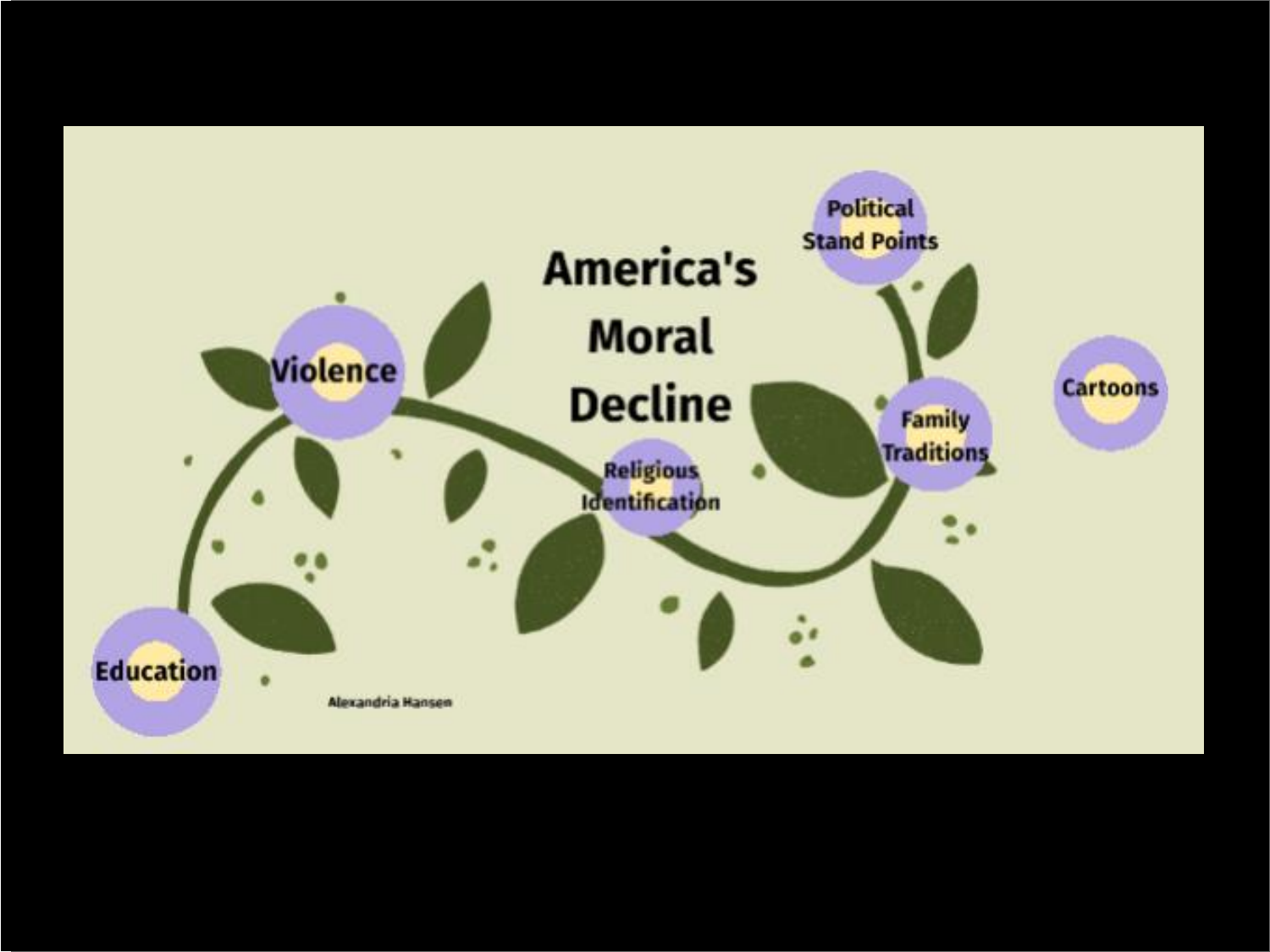#### **Isaiah, The Prophet Lived In Such A Time**

#### **A. A wayward people (Chapter 1) Isaiah 1:4**

**Ah sinful nation, a people laden with iniquity, a seed of evildoers, children that are corrupters: they have forsaken the LORD, they have provoked the Holy One of Israel unto anger, they are gone away backward.**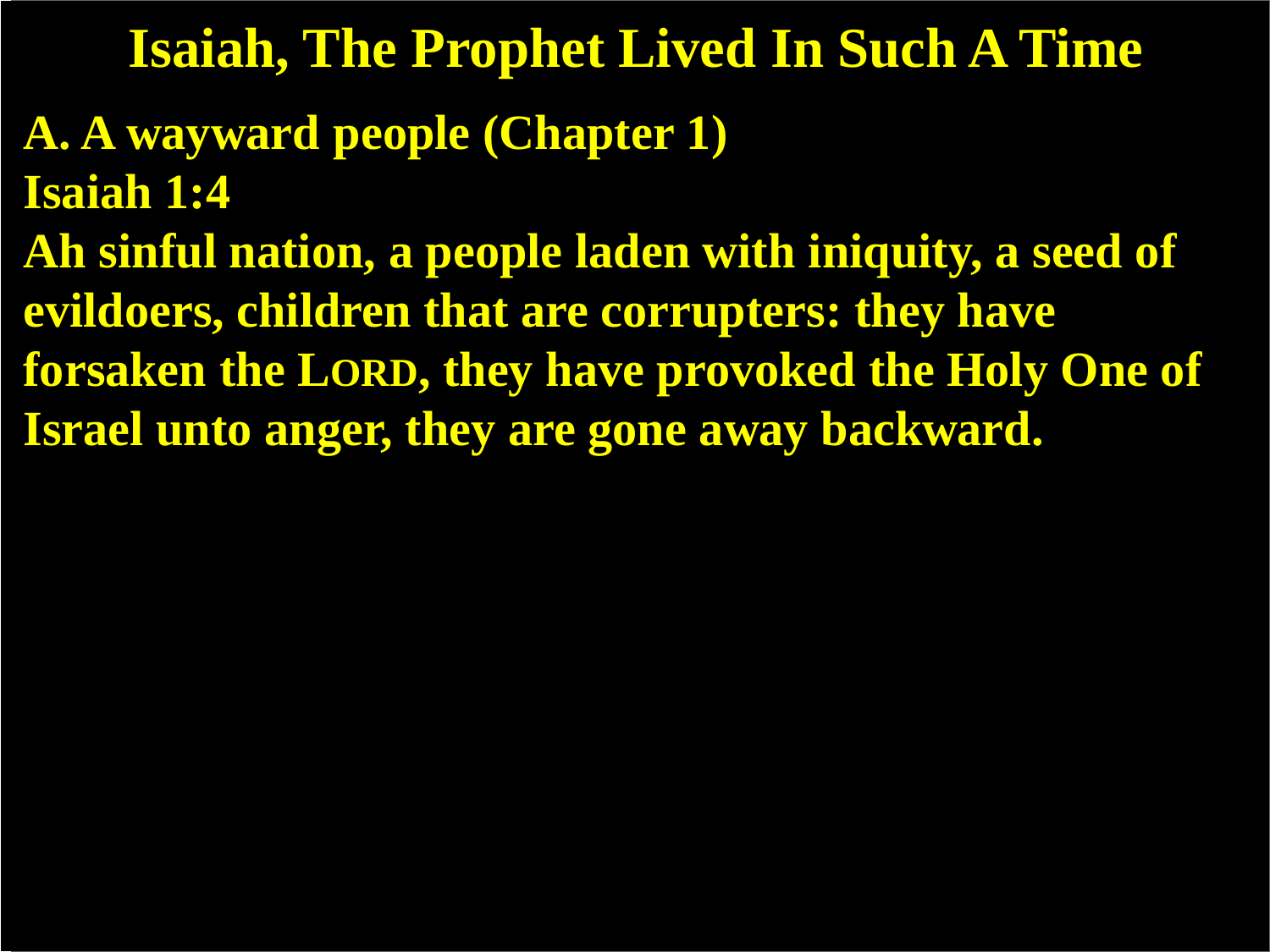#### **Isaiah, The Prophet Lived In Such A Time**

- **B. Six woes pronounced (Chapter 5) Isaiah 5:20-23**
- **20 Woe unto them that call evil good, and good evil; that put darkness for light, and light for darkness; that put bitter for sweet, and sweet for bitter!**
- **21 Woe unto them that are wise in their own eyes, and prudent in their own sight!**
- **22 Woe unto them that are mighty to drink wine, and men of strength to mingle strong drink:**
- **23 Which justify the wicked for reward, and take away the righteousness of the righteous from him!**
- **C. Isaiah's transforming vision (Chapter 6)**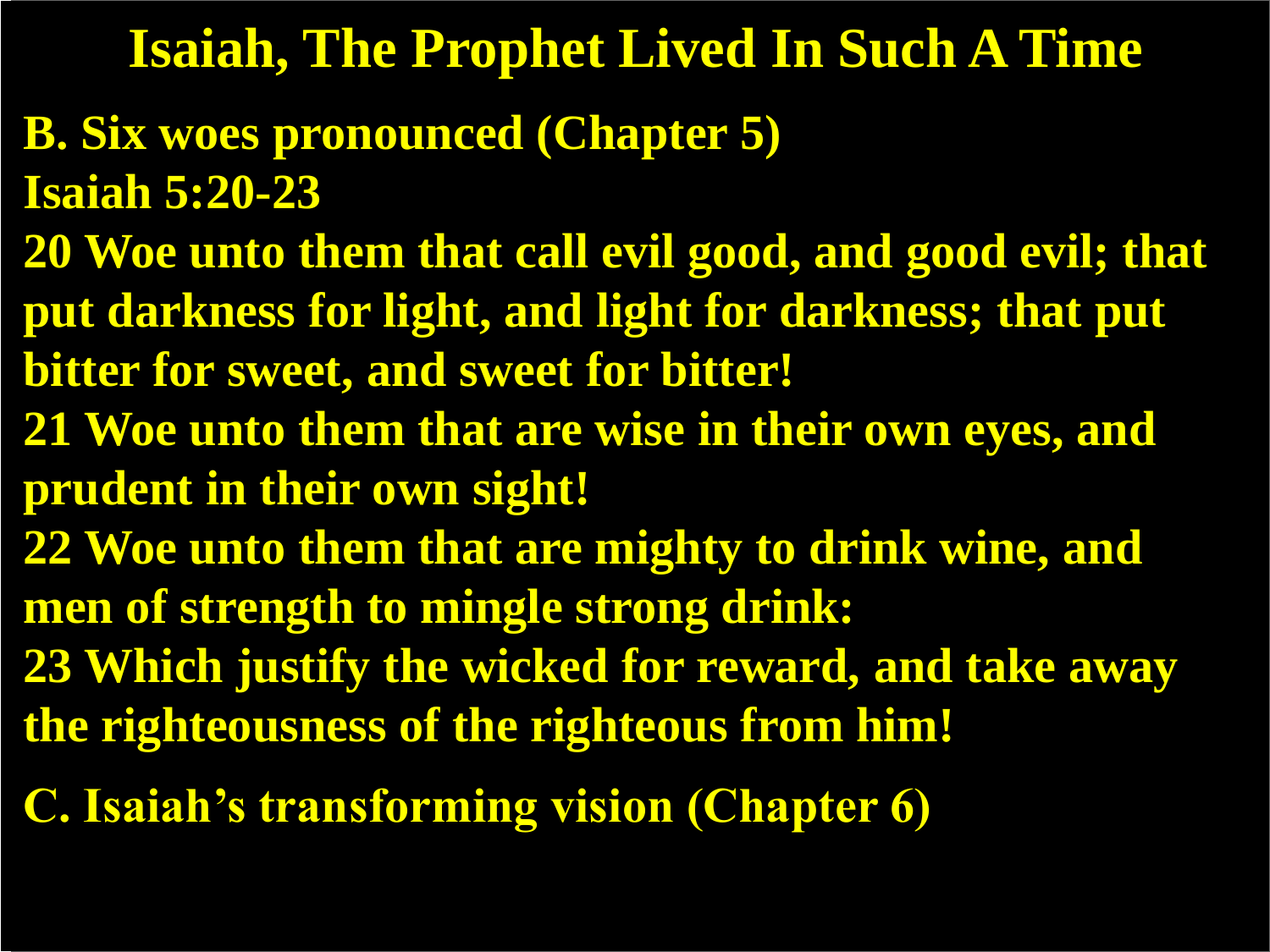# **I. We Need A New Awareness Of The Character Of God (6:1-4)**

- **A. Isaiah had a need to look to God after the death of king Uzziah (v 1)**
- **B. Isaiah finds out what God is really like (v 1)**
- **C. What is God like? 1. He is all powerful … omnipotent 2. He is all knowing … omniscient 3. He is everywhere … omnipresent 4. He is eternal**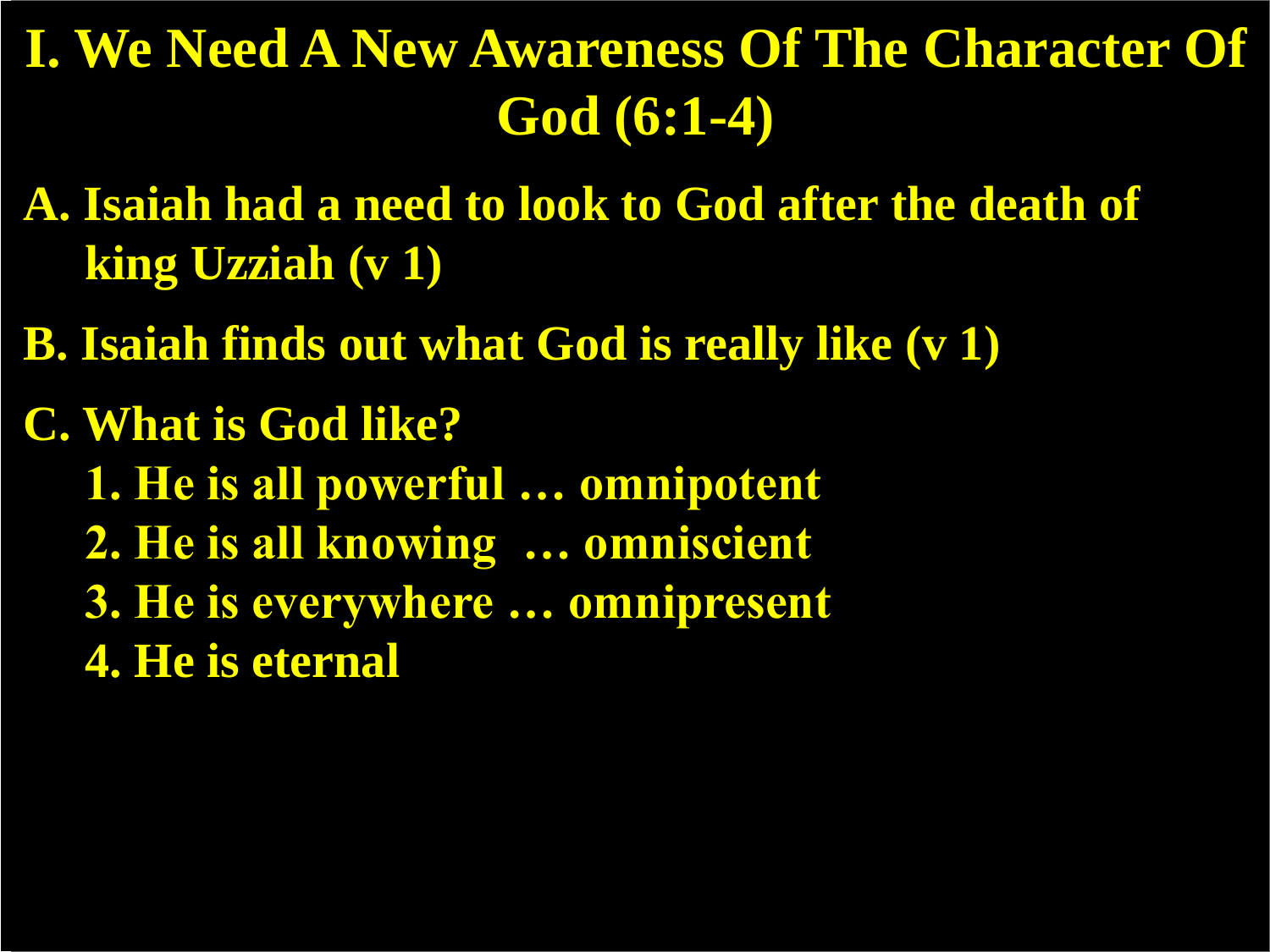### **I. We Need A New Awareness Of The Character Of God (6:1-4)**

**D. Isaiah had to learn that God is holy (v 3)**

 **1. Moses had to learn His holiness**

**Exodus 3:5**

**And he said, Draw not nigh hither: put off thy shoes from off thy feet, for the place whereon thou standest is holy ground.**

 **2. The cross is the supreme example Colossians 2:14 Blotting out the handwriting of ordinances that was against us, which was contrary to us, and took it out of the way, nailing it to his cross;**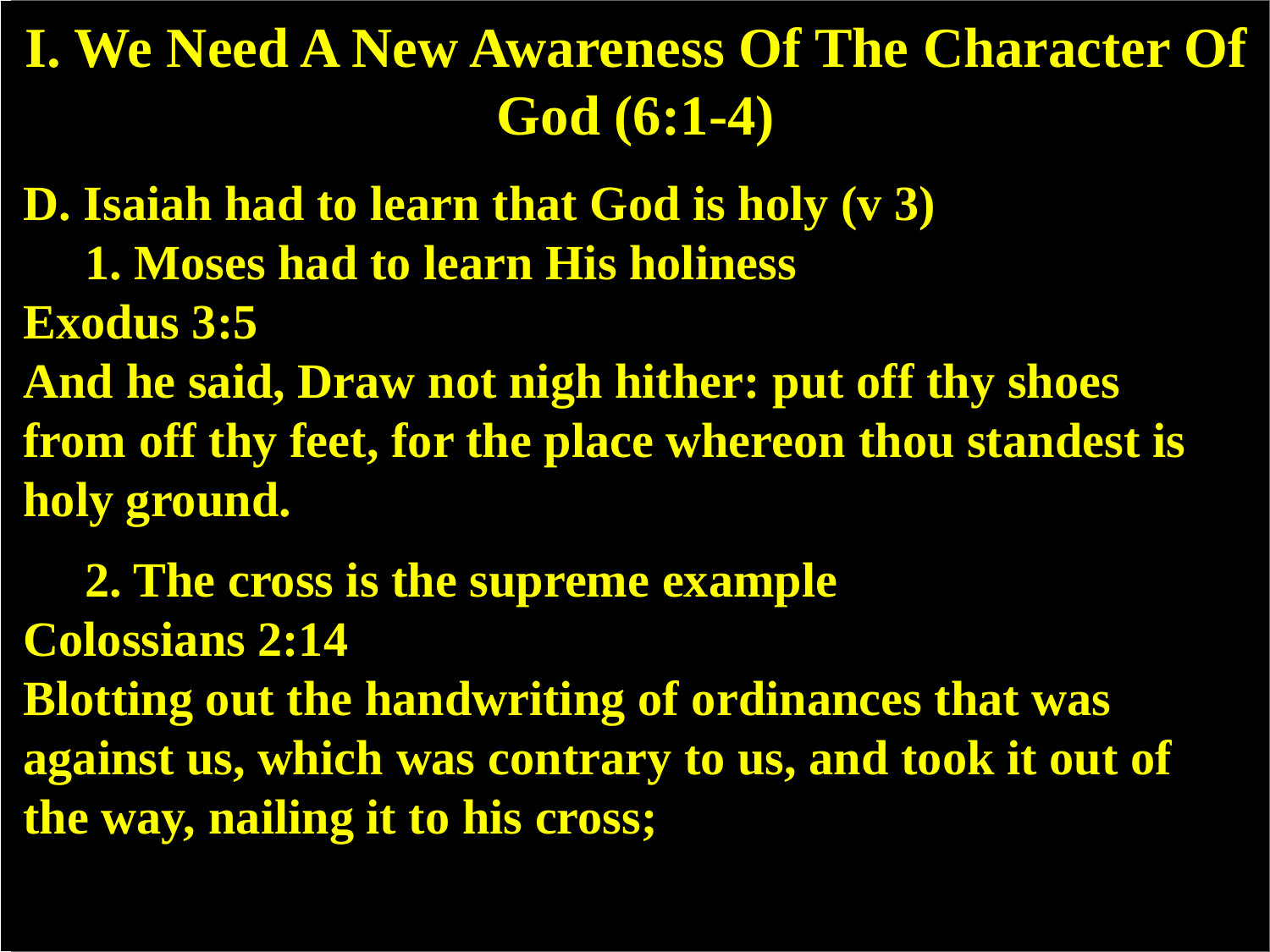## **I. We Need A New Awareness Of The Character Of God (6:1-4)**

**E. God has not changed Revelation 4:8 And the four beasts had each of them six wings about him; and they were full of eyes within: and they rest not day and night, saying, Holy, holy, holy, LORD God Almighty, which was, and is, and is to come.**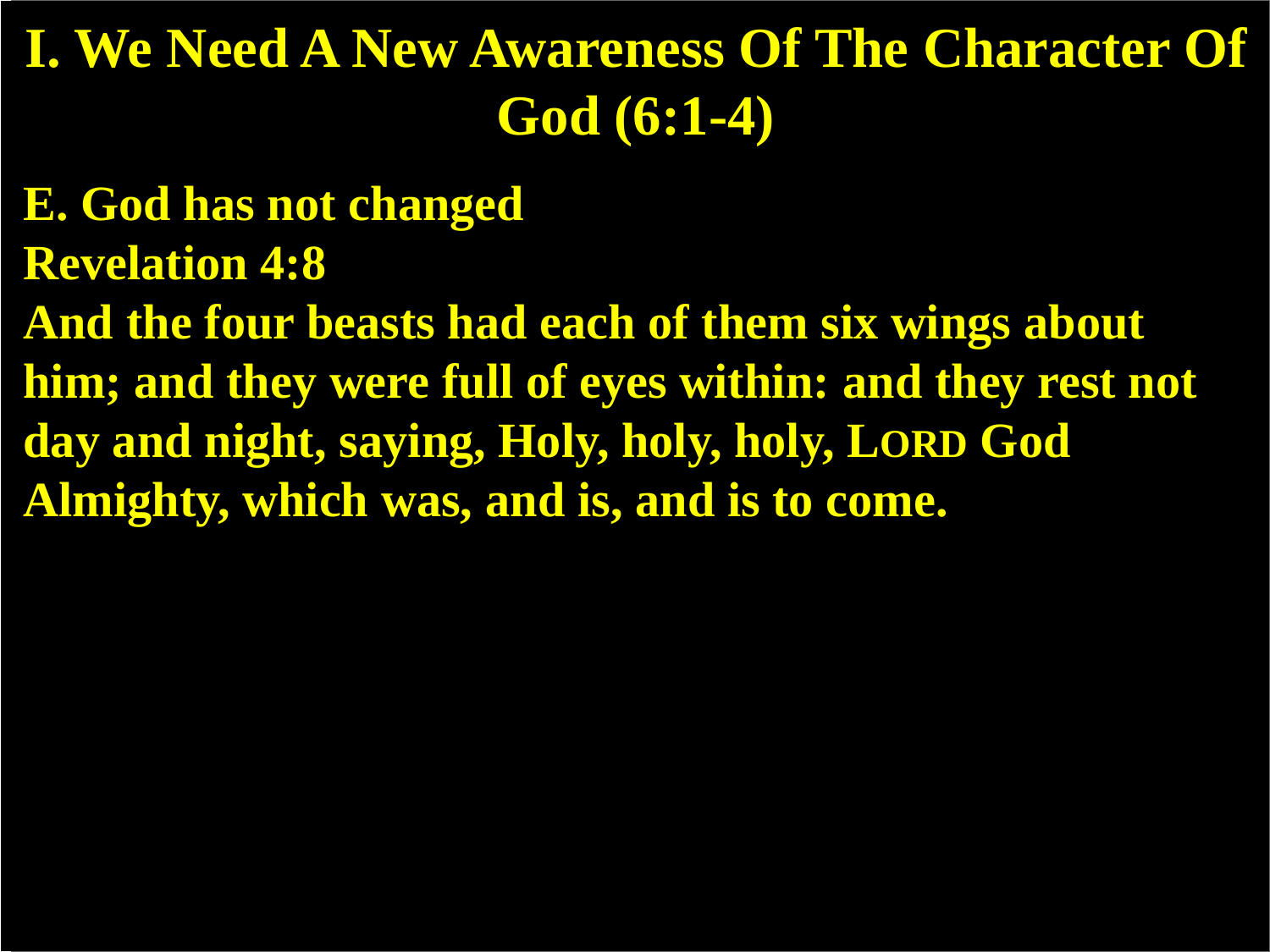## **II. We Need A New Awakening Of Christian Conscience (6:5-6)**

- **A. Isaiah saw himself measured by God's standard (v 5)**
- **B. Some have lost sight of God's standard**
- **1 Timothy 4:1-2**
- **1 Now the Spirit speaketh expressly, that in the latter times some shall depart from the faith, giving heed to seducing spirits, and doctrines of devils;**
- **2 Speaking lies in hypocrisy; having their conscience seared with a hot iron;**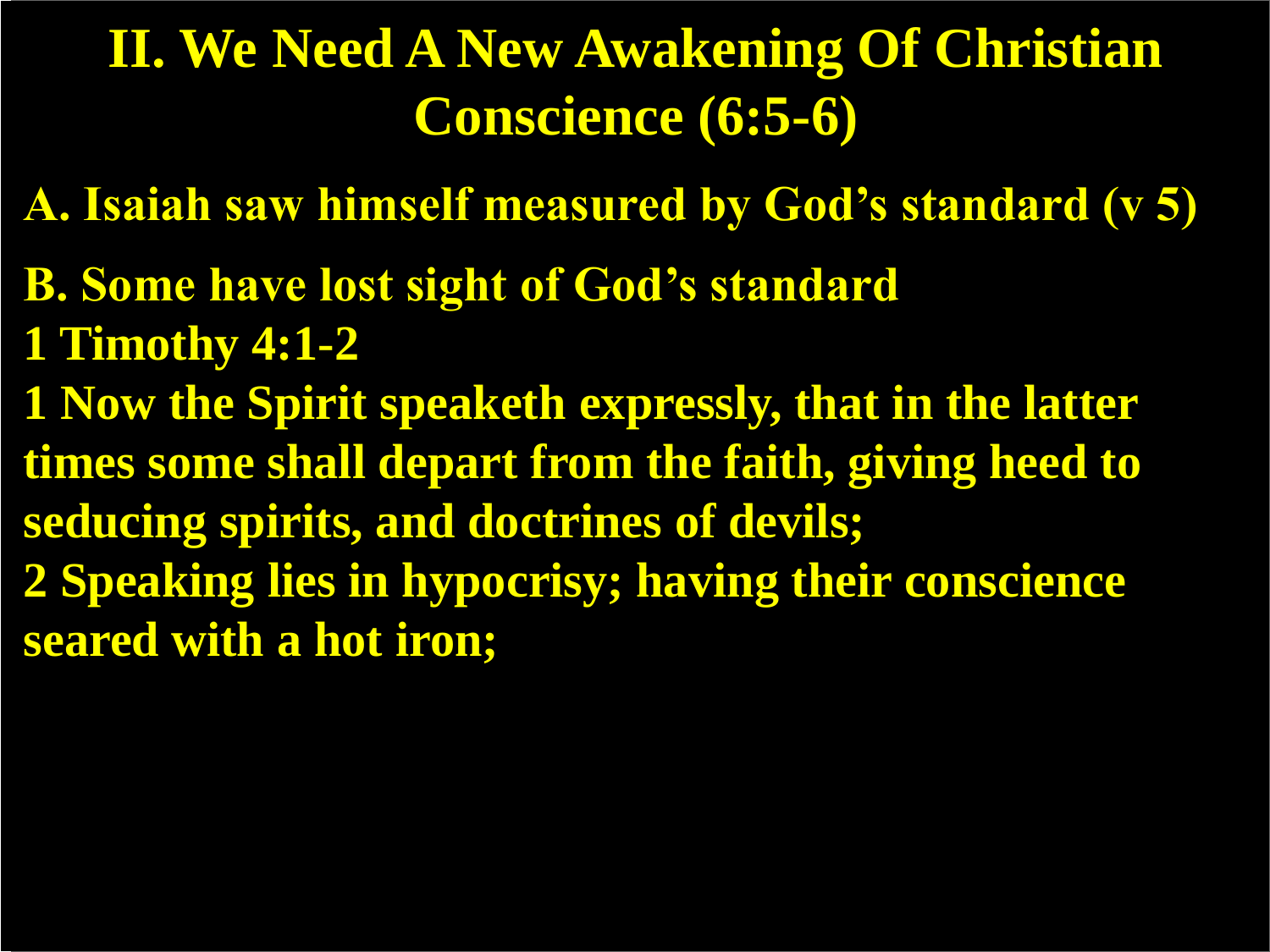### **II. We Need A New Awakening Of Christian Conscience (6:5-6)**

**C. Isaiah's threefold confession**

- **1. "I am undone"**
- **2. "I am a man of unclean lips"**
- **3. "I live in the midst of a people of unclean lips"**

#### **D. We need to be specific in clearing our conscience 2 Corinthians 7:11**

**For behold this selfsame thing, that ye sorrowed after a godly sort, what carefulness it wrought in you, yea, what clearing of yourselves, yea, what indignation, yea, what fear, yea, what vehement desire, yea, what zeal, yea, what revenge! In all things ye have approved yourselves to be clear in this matter.**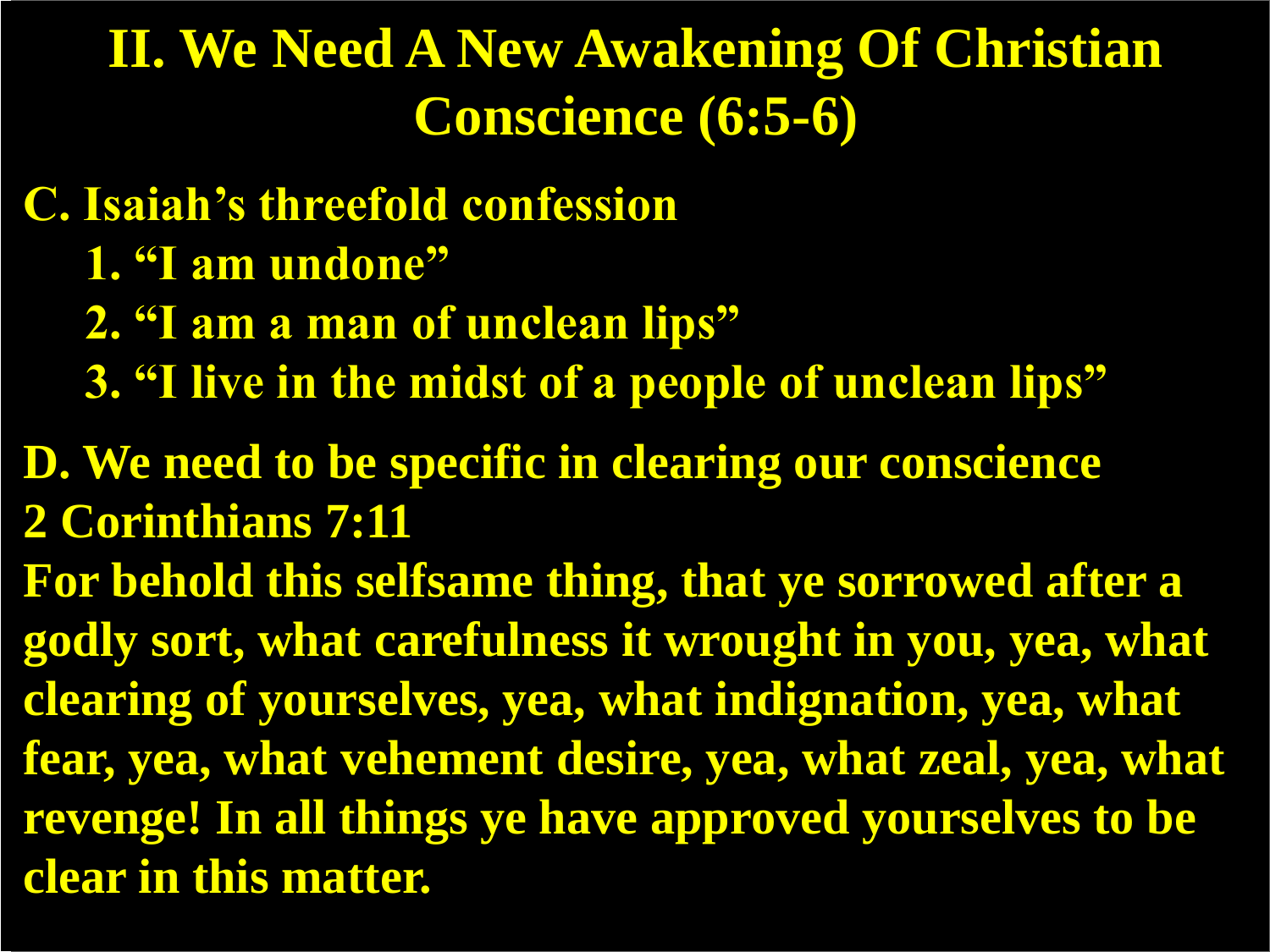## **II. We Need A New Awakening Of Christian Conscience (6:5-6)**

- **E. We need to understand God's forgiveness (vv 6-7)**
- **Hebrews 10:16-17**

**16 This is the covenant that I will make with them after those days, saith the Lord, I will put my laws into their hearts, and in their minds will I write them; 17 And their sins and iniquities will I remember no more.**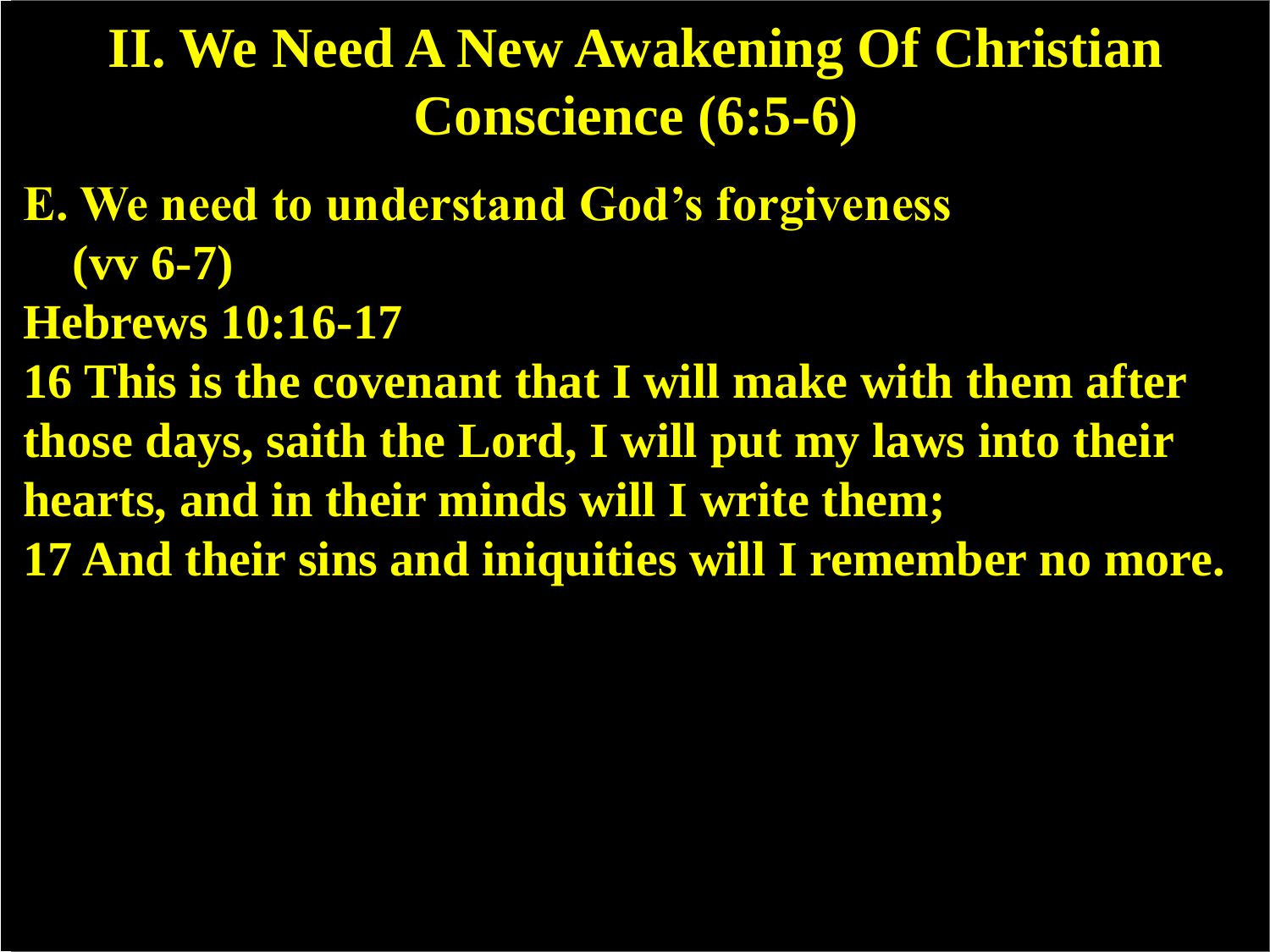# **III. We Need A New Concern For The Souls Of Men (6:8)**

- **A. The Lord's question**
- **B. Isaiah's response**
- **C. People will pray for almost anything else**
- **D. Revival produces soul winners, people who care**